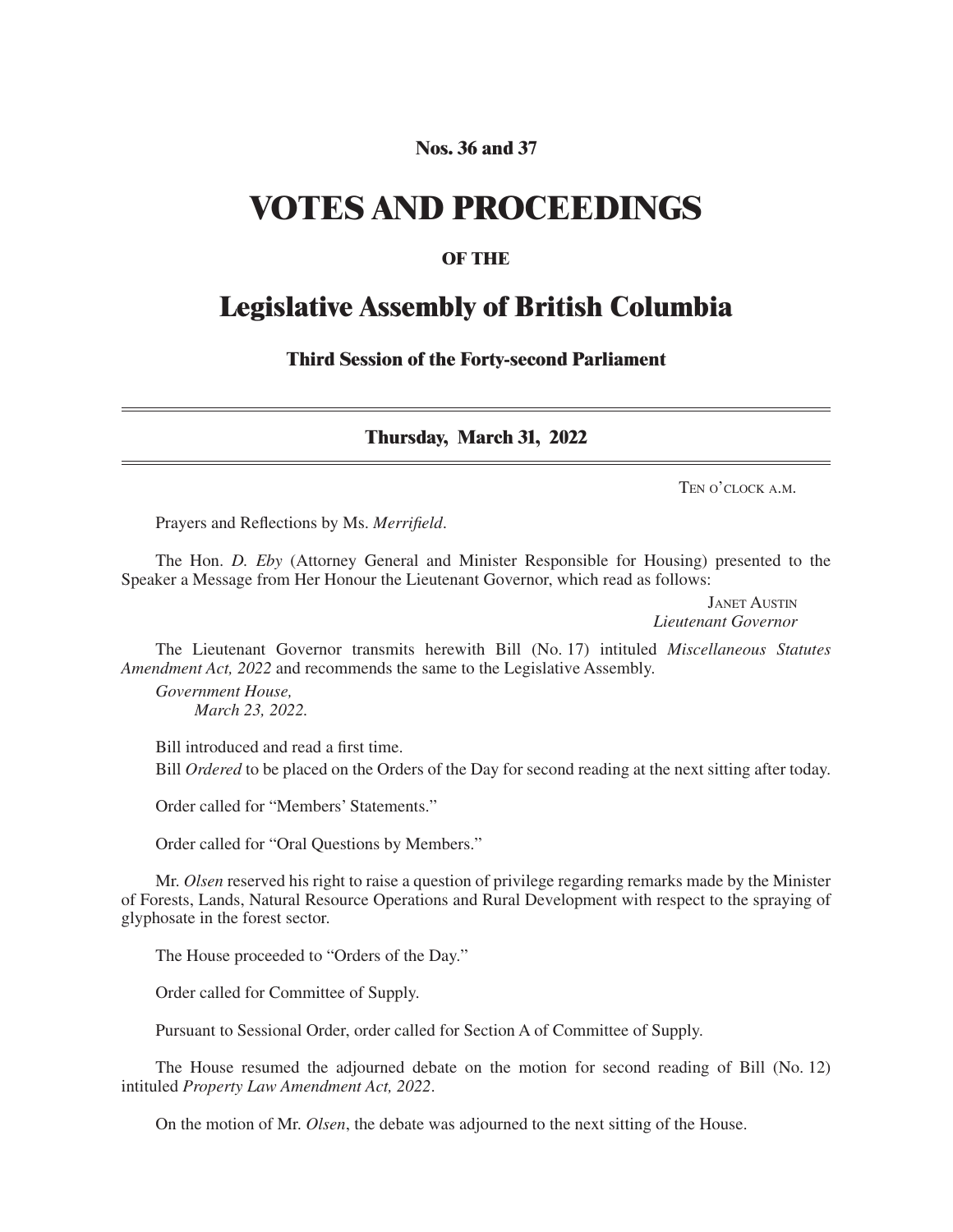#### 2 MARCH 31, 2022

#### (In Committee— Section A)

Section A of Committee of Supply reported progress of the estimates of the Ministry of Agriculture and Food.

Report to be considered at the next sitting. Committee to sit again at the next sitting.

And then the House adjourned at 11.50 a.m.

## **Thursday, March 31, 2022**

ONE O'CLOCK P.M.

The House proceeded to "Orders of the Day."

Order called for Committee of Supply.

Pursuant to Sessional Order, order called for Section A of Committee of Supply.

On the motion for third reading of Bill (No. 11) intituled *Commercial Liens Act*, a debate arose.

Bill (No. 11) read a third time and passed.

The House resumed the adjourned debate on the motion for second reading of Bill (No. 12) intituled *Property Law Amendment Act, 2022*.

The debate continued.

On the motion of Mr. *Coulter*, the debate was adjourned to the next sitting of the House.

(In Committee— Section A)

Section A of Committee of Supply reported progress of the estimates of the Ministry of Agriculture and Food.

Report to be considered at the next sitting. Committee to sit again at the next sitting.

The Speaker declared a short recess.

Her Honour the Lieutenant Governor having entered the House, and being seated in the Chair—

*Kate Ryan-Lloyd*, Clerk of the Legislative Assembly, read the titles to the following Acts:

Bill (No. 8) *Attorney General Statutes (Hague Convention on Child and Family Support) Amendment Act, 2022*.

Bill (No. 9) *Attorney General Statutes Amendment Act, 2022*.

Bill (No. 11) *Commercial Liens Act*.

Bill (No. 19) *Employment Standards Amendment Act, 2022*.

Her Honour was pleased in Her Majesty's name to give assent to the said Acts.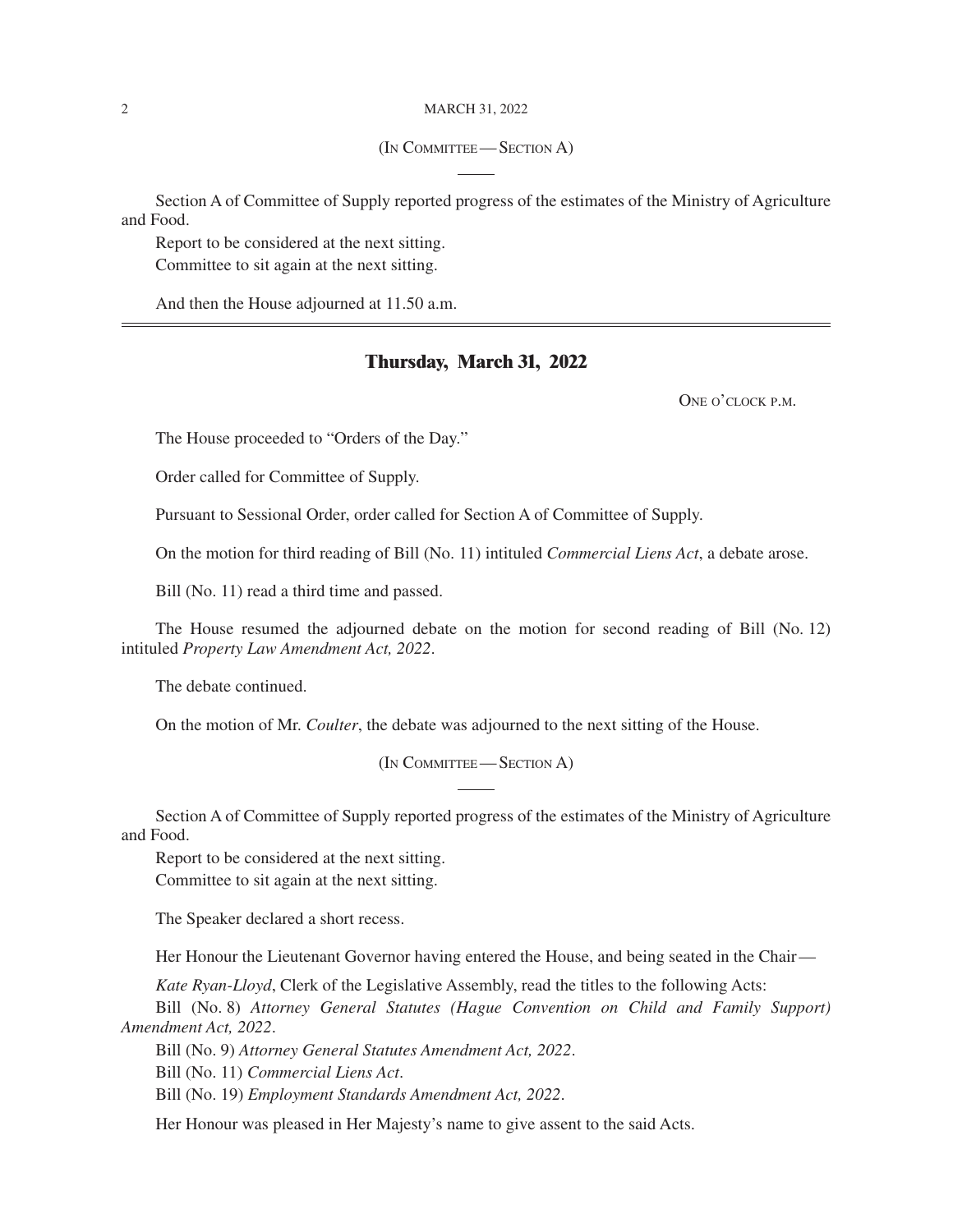#### MARCH 31, 2022 3

The said assent was announced by *Kate Ryan-Lloyd*, Clerk of the Legislative Assembly, in the following words:

"In Her Majesty's name, Her Honour the Lieutenant Governor doth assent to these Acts."

*Kate Ryan-Lloyd*, Clerk of the Legislative Assembly, read the title to the following Act: Bill (No. 18) *Supply Act (No. 1), 2022*.

Her Honour was pleased in Her Majesty's name to give assent to the said Act.

The said assent was announced by *Kate Ryan-Lloyd*, Clerk of the Legislative Assembly, in the following words:

"In Her Majesty's name, Her Honour the Lieutenant Governor doth thank Her Majesty's loyal subjects, accepts their benevolence, and assents to this Act."

Her Honour the Lieutenant Governor was then pleased to retire.

And then the House adjourned at 4.43 p.m.

HON. RAJ CHOUHAN, *Speaker*

# **NOTICE OF BILLS**

### **Monday, April 4**

Mr. *Paton* to introduce a Bill intituled *Preserving Brunswick Point for Agriculture and Migrating Waterfowl Habitat Act, 2022*.

Mr. *Paton* to introduce a Bill intituled *Home-Based Craft Food Act*.

### **Tuesday, April 5**

Mr. *Clovechok* to introduce a Bill intituled *Name Amendment Act, 2022*.

Mr. *Clovechok* to introduce a Bill intituled *Name Amendment Act (No. 2), 2022*.

# **NOTICE OF MOTIONS**

## **Monday, April 4**

**7** Ms. *Alexis* to move—

Be it resolved that this House support B.C.'s new economic plan and this Government's work to build an inclusive, sustainable and innovative economy that works for people.

**8** The Hon. *M. Farnworth* to move—

That the Select Standing Committee on Health be empowered to examine the urgent and ongoing illicit drug toxicity and overdose crisis, and in particular:

1. The increasing toxicity of illicit drug supplies in British Columbia, including but not limited to, trends in the patterns of use of illicit drugs, the illegal drug market, the role of organized crime, and the rapid increase in toxicity coinciding with the COVID-19 pandemic;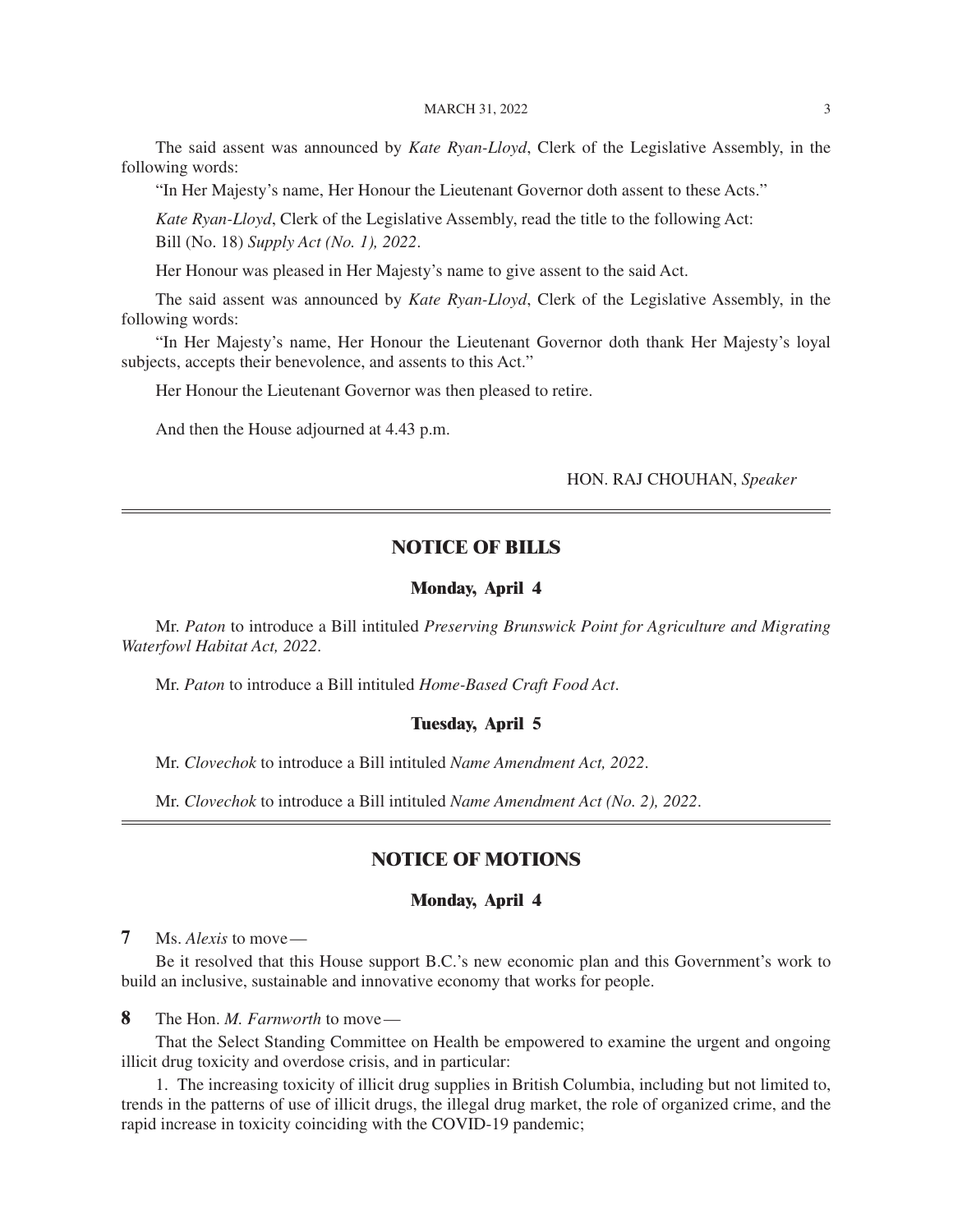#### 4 March 31, 2022

2. The systems and services guiding government responses to illicit drug supplies and toxicity deaths and injuries in Canada (federal, provincial, territorial and local) and other jurisdictions; and,

3. Relevant and recent reports, studies and examinations as the Committee deems appropriate.

That the Committee make recommendations with respect to:

1. Responding to the crisis with reforms and initiatives by the Province and local governments, including those which may require federal approval;

2. Continuing to build an evidence-based continuum of care that encompasses prevention, harm reduction, treatment, and recovery; and,

3. Expanding access to safer drug supplies, implementing decriminalization, and disrupting illicit toxic drug supplies.

That, in addition to the powers previously conferred upon Select Standing Committees of the House, the Select Standing Committee on Health be empowered to:

- a. appoint of its number one or more subcommittees and to refer to such subcommittees any of the matters referred to the Committee and to delegate to the subcommittees all or any of its powers except the power to report directly to the House;
- b. sit during a period in which the House is adjourned, during the recess after prorogation until the next following Session and during any sitting of the House;
- c. conduct consultations by any means the Committee considers appropriate;
- d. adjourn from place to place as may be convenient; and,
- e. retain personnel as required to assist the Committee.

That the Committee report to the House by November 2, 2022, and that during a period of adjournment, the Committee deposit its reports with the Clerk of the Legislative Assembly, and upon resumption of the sittings of the House, or in the next following Session, as the case may be, the Chair present all reports to the House.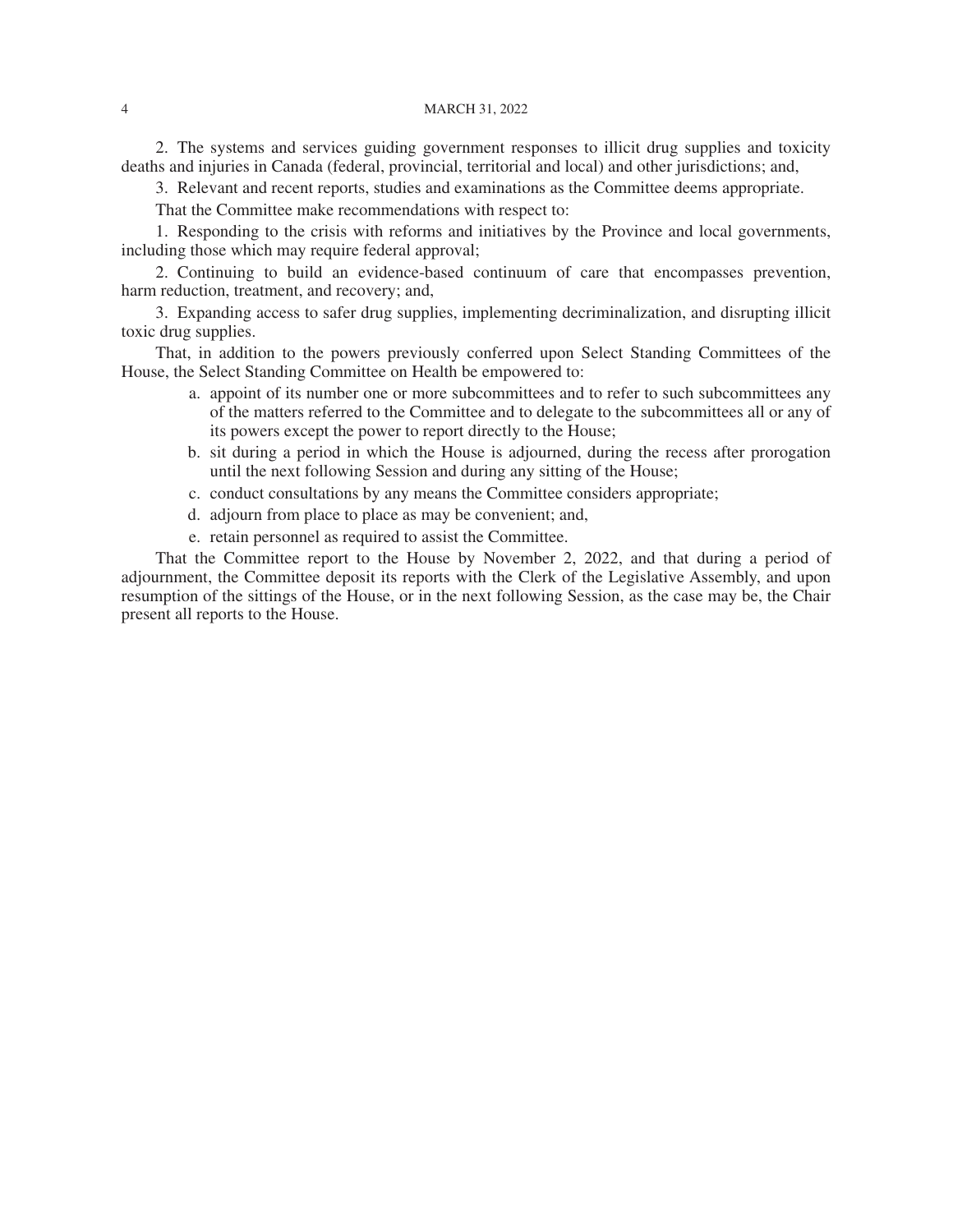| <b>KILY</b><br>F | $\equiv$ |
|------------------|----------|
| E<br>FSS         | ī<br>Ş   |
| î                |          |

(Listing printed for convenience only) *(Listing printed for convenience only)*

| Bill<br>Χó.                           | Title                                                                                           | Member                                 | Reading<br>First      | Second<br>Reading | mittee<br>Com- | Report  | Amended | Reading<br>Third | Royal<br>Assent | S.B.C.<br>Chap.<br>No. |
|---------------------------------------|-------------------------------------------------------------------------------------------------|----------------------------------------|-----------------------|-------------------|----------------|---------|---------|------------------|-----------------|------------------------|
|                                       | <br>An Act to Ensure the Supremacy of Parliament                                                |                                        | Feb. 8                |                   |                |         |         |                  |                 |                        |
| $\mathcal{C}$                         | <br>Municipalities Enabling and Validating (No. 4)                                              | Hon. J. Osborne                        | Feb. 9                | Feb. 10           | Feb. 15        | Feb. 15 |         | Feb. 15          | Mar. 10         |                        |
| 3                                     | <br>Protected Areas of British Columbia                                                         | Hon. G. Heyman                         | Feb. 10               | Feb. 14           | Feb. 15        | Feb. 15 |         | Feb. 15          | Mar. 10         | $\mathcal{L}$          |
| 4                                     |                                                                                                 |                                        | Feb. 14               | Feb. 17           | Mar. $7$       | Mar. 7  |         | Mar. 7           | Mar. 10         | 4                      |
| S                                     | <br>Workers Compensation Amendment Act, 2022                                                    | Hon. H. Bains                          | Feb. 16               | Feb. 17           | Mar. 3         | Mar. 3  |         | Mar. 3           | Mar. 10         | 3                      |
| ७                                     |                                                                                                 | Hon. S. Robinson                       | Feb. 22               | Mar. 10           |                |         |         |                  |                 |                        |
|                                       |                                                                                                 | Hon. R. Fleming                        | Feb. 23               |                   |                |         |         |                  |                 |                        |
| $\infty$                              | Child and Family Support) Amendment Act, 2022<br>Attorney General Statutes (Hague Convention on |                                        | Mar. 2                | Mar. 8            | Mar. 28        | Mar. 28 |         | Mar. 28          | Mar. 31         | $\sqrt{ }$             |
| Q                                     | <br>Attorney General Statutes Amendment Act, 2022                                               |                                        | Mar. 2                | Mar. 8            | Mar. 29        | Mar. 29 |         | Mar. 29          | Mar. 31         | $\circ$                |
|                                       |                                                                                                 | Hon. S. Robinson                       | Mar. 7                | Mar. 10           | Mar. 29        | Mar. 29 | Mar. 29 | Mar. 31          | Mar. 31         | $\circ$                |
| $\mathop{^{\scriptscriptstyle \sim}}$ |                                                                                                 | Hon. S. Robinson                       | Mar. 28               |                   |                |         |         |                  |                 |                        |
| 13                                    |                                                                                                 | Hon. R. Fleming                        | Mar. 8                | Mar. 30           |                |         |         |                  |                 |                        |
| $\overline{4}$                        |                                                                                                 |                                        | Mar. 9                | Mar. 30           |                |         |         |                  |                 |                        |
| $\overline{17}$                       | Miscellaneous Statutes Amendment Act, 2022                                                      |                                        | Mar. 31               |                   |                |         |         |                  |                 |                        |
| $\frac{8}{2}$                         |                                                                                                 | Hon. S. Robinson                       | Mar. 28               | Mar. 29           | Mar. 30        | Mar. 30 |         | Mar. 30          | Mar. 31         | $\overline{ }$         |
| 19                                    | Employment Standards Amendment Act, 2022                                                        |                                        | Mar. 28               | Mar. 29           | Mar. 30        | Mar. 30 |         | Mar. 30          | Mar. 31         | $\infty$               |
|                                       |                                                                                                 |                                        | <b>MEMBERS' BILLS</b> |                   |                |         |         |                  |                 |                        |
|                                       |                                                                                                 | (Listing printed for convenience only) |                       |                   |                |         |         |                  |                 |                        |
| Bill<br>Σó,                           | Title                                                                                           | Member                                 | Reading<br>First      | Second<br>Reading | mittee<br>Com- | Report  | Amended | Third<br>Reading | Assent<br>Royal | S.B.C.<br>Chap.<br>No. |

MARCH 31, 2022

5

M 201 British Columbia Transit Amendment Act, 2022................. Mr. Sturdy ........................ Mar. 3 M 202 Equal Pay Reporting Act...................................................... Ms. Cadieux ..................... Mar. 8

M 201 British Columbia Transit Amendment Act, 2022...................

M 203 Assessment (Split Assessment Classification)

Amendment Act, 2022 ................................................... Mr. Stone.......................... Mar. 9

M 204 Crown Land Residential Lease Act, 2022............................ Mr. Sturdy ........................ Mar. 10

Mr. Sturdy .......

Mar. 10 Mar. 9

> $\begin{minipage}{0.9\linewidth} \begin{tabular}{l} \hline \multicolumn{3}{c}{\textbf{0.9\linewidth}} \end{tabular} \end{minipage} \end{minipage} \vspace{-0.5cm}$  $\begin{minipage}{0.9\linewidth} \begin{tabular}{l} \hline \textbf{0.9\linewidth} & \textbf{0.9\linewidth} \end{tabular} \end{minipage} \begin{minipage}{0.9\linewidth} \begin{tabular}{l} \hline \textbf{1.9\linewidth} & \textbf{0.9\linewidth} \end{tabular} \end{minipage} \begin{minipage}{0.9\linewidth} \begin{tabular}{l} \hline \textbf{1.9\linewidth} & \textbf{0.9\linewidth} \end{tabular} \end{minipage} \begin{minipage}{0.9\linewidth} \end{minipage} \begin{minipage}{0.9\linewidth} \end{minipage} \begin{minipage$

Mr. Stone........

Mar.  $8$ Mar. 3

Ms. Cadieux .......

 $\vdots$ 

Mr. Sturdy ......